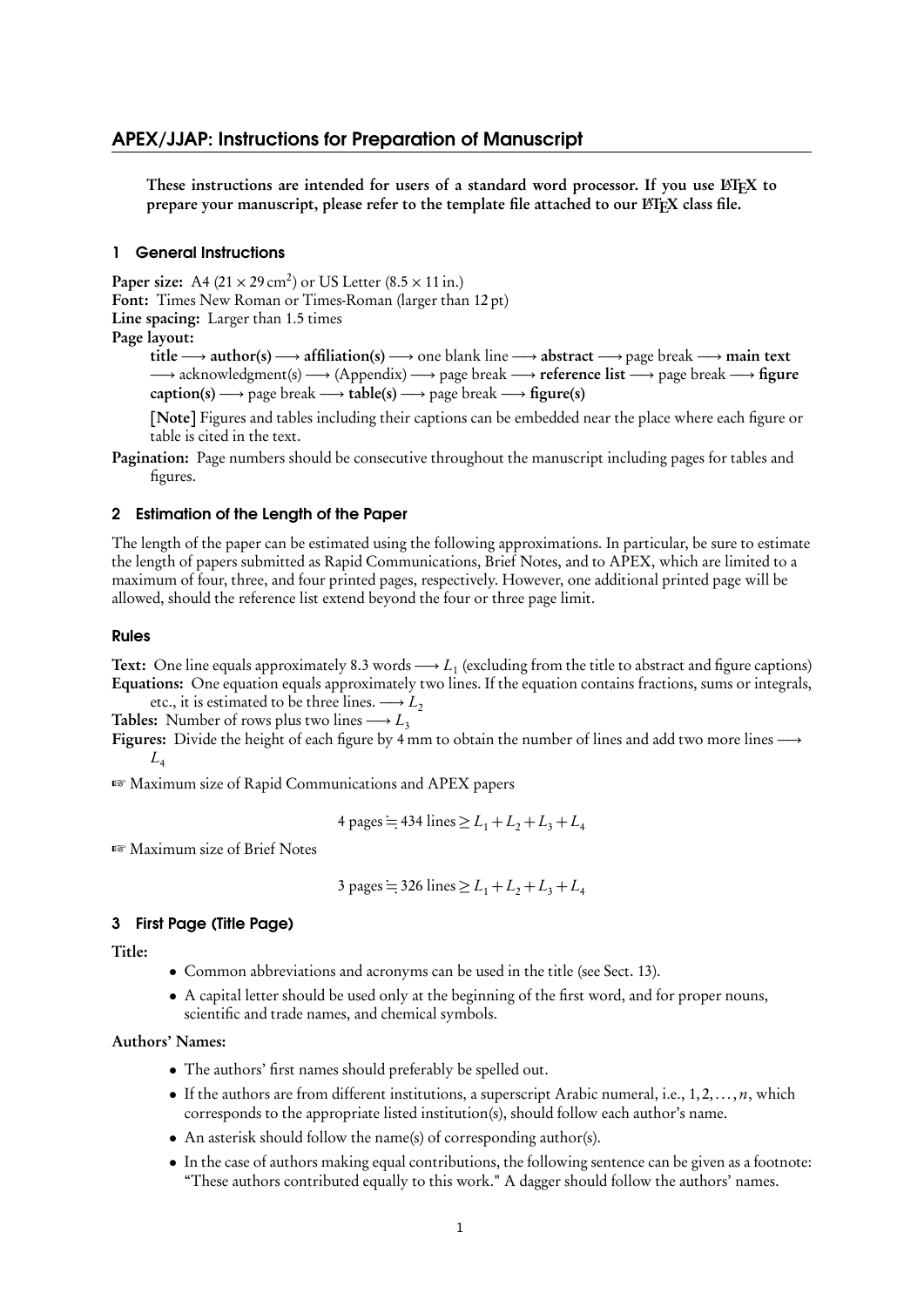#### Authors' Affiliations:

- Use no abbreviations except for "Company", "Incorporated", and "Limited".
- *•* Give adequate postal addresses including the ZIP or other postal code and the name of the country.
- If an author's present or permanent address differs from the given address, it should be given as a footnote beginning with "Present address:" or "On leave from," which is cited with a symbol (sequence: †, ‡, §, ¶, *∥*, *∗∗*, ††, ‡‡).
- *•* E-mail address(es) of corresponding author(s) can be given after the institution(s) beginning with "E-mail:" (up to *three* addresses delimited with a semicolon).

### Abstract:

- *•* No more than 150 words for Regular Papers and Review Papers.
- *•* No more than 100 words for Rapid Communications, Brief Notes, and APEX papers.
- *•* Figures, tables, and references should not be cited in the abstract.

### 4 Main Body of the Text

## Sections:

- *•* Each section should be numbered consecutively with an Arabic numeral.
	- Section: 1. Section title
	- Subsection: 1.1 Subsection title
	- Subsubsection: 1.1.1 Subsubsection title
- *•* A capital letter should be used only at the beginning of the first word, and for proper nouns, scientific and trade names, and chemical symbols.
- *•* Up to three orders of sections (i.e., up to subsubsection) are allowed.
- *•* There are no sections in Rapid Communications, Brief Notes, and APEX papers.
- Paragraphs: Indent the beginning of each paragraph except for the first paragraph of the section/subsection/subsubsection.

Periods: Only one period is required when a sentence ends with an abbreviation.

Comments and Notes: Footnotes cannot be used in the main text. List comments and notes, if any, as references (refer to Sect. 9 "Literature, Comments, and Notes").

### 5 Maths

- *•* Equation editor must be used.
- *•* Use the Symbol Font for Greek letters and other symbols.
- *•* Each equation should end with a period or comma.
- Label equations with parenthesized numerals such as  $(1)$ ,  $(2)$  or  $(1.1)$ ,  $(1.2)$ , ...,  $(2.1)$ ,  $(2.2)$ .
- *•* If an equation extends over more than one line, break the equation before an operator such that the operator is placed at the start of the new line.
- Braces, parentheses, etc., should be used in the following order:  $\{[(\cdots)]\}$ .

## 6 Units

### 6.1 Rules of units

- *•* Use SI units.
- *•* Present units in Roman type.
- *•* Do not add "s" to indicate plural of units.
- *•* Do not confuse the symbol for the unit (s, V, *Ω*, etc.) and the name of the unit (second, volt, ohm, etc.).
- *•* Arbitrary unit must be "arb. unit" (cf. "a.u." stands for atomic unit).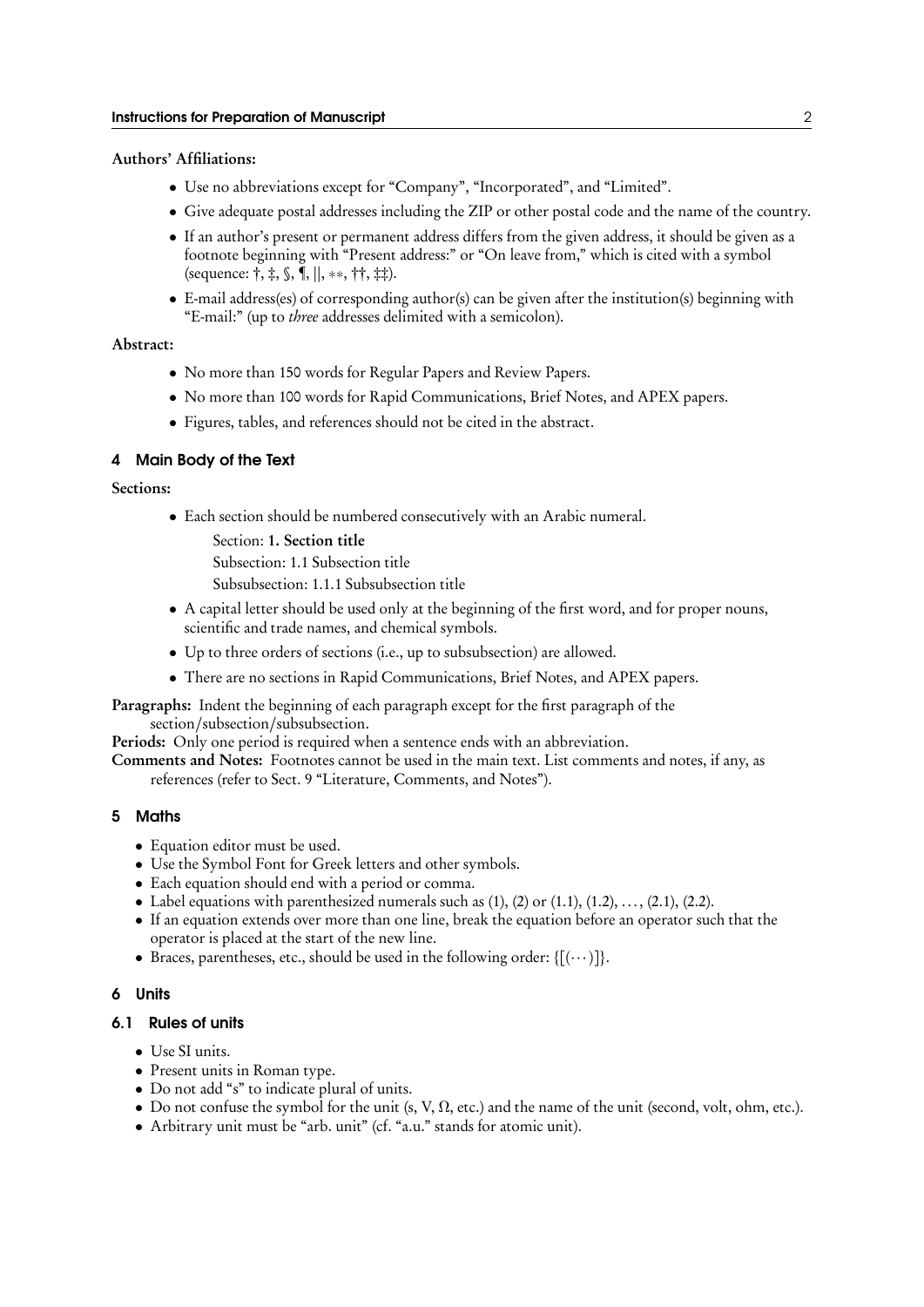### 6.2 Examples of units

|                            | SI unit           | Permitted units   |
|----------------------------|-------------------|-------------------|
| Length                     | m                 | Å                 |
| Mass                       | kg                | t, u              |
| Time                       | S                 | min, h, d         |
| Angle                      | rad, sr           | $^{\prime\prime}$ |
| Thermodynamic temperature  | K                 |                   |
| Amount of substance        | mol               |                   |
| Frequency                  | Hz                |                   |
| Force                      | N                 |                   |
| Pressure                   | Pa                | bar, atm, Torr    |
| Energy                     | J                 | eV                |
| Heat quantity              | J                 | cal               |
| Power                      | W                 |                   |
| Electric current           | A                 |                   |
| Electric charge            | C                 |                   |
| Electric potential         | V                 |                   |
| Capacitance                | F                 |                   |
| Electric resistance        | $\Omega$          |                   |
| Conductance                | S                 |                   |
| Magnetic field             | (A/m)             |                   |
| Magnetic flux              | Wb                |                   |
| Magnetic flux density      | T                 |                   |
| Inductance                 | H                 |                   |
| Luminous intensity         | cd                |                   |
| Luminous flux              | lm                |                   |
| Illumination               | $\lg$             |                   |
| Volume                     | $(m^3)$           | l or L            |
| Viscosity                  | $(Pa-s)$          |                   |
| Effective cross section    | (m <sup>2</sup> ) | b                 |
| Gravitational acceleration | $(m/s^2)$         | Gal               |
| Radioactivity              | Bq                | Ci                |
| Exposure                   | (C/kg)            | R                 |
| Absorbed dose              | Gy                | rad               |
| Dose equivalent            | $S_{V}$           |                   |

- Use cm<sup>3</sup> and cm<sup>2</sup> instead of cc and sc cm, respectively.
- *•* Use *µ*m and nm instead of *µ* and m*µ*, respectively.

## 6.3 Products and quotients of units

- *•* The product of two units must be indicated as follows. m*·*N *or* N m
- *•* The quotient of two units must be indicated as follows. m*·*s *−*1 *or* m/s
- *•* Do not use more than one slash unless units are parenthesized.  $m/s^2$  *or*  $m \cdot s^{-2}$  $m \cdot \frac{kg}{s^3 \cdot A}$  *or*  $m \cdot \frac{kg \cdot s^{-3} \cdot A^{-1}}{s^2}$ m/(V*·*s) *or* m*·*V *−*1 *·*s *−*1 [Note] Do not write as "m/s/s," "m*·*kg/s 3 /A," or "m/V*·*s."

## 7 Acknowledgments

- *•* Use the section title (without section number) "Acknowledgment(s)".
- *•* Thanks for grants, equipment, samples, etc., should be expressed in this section.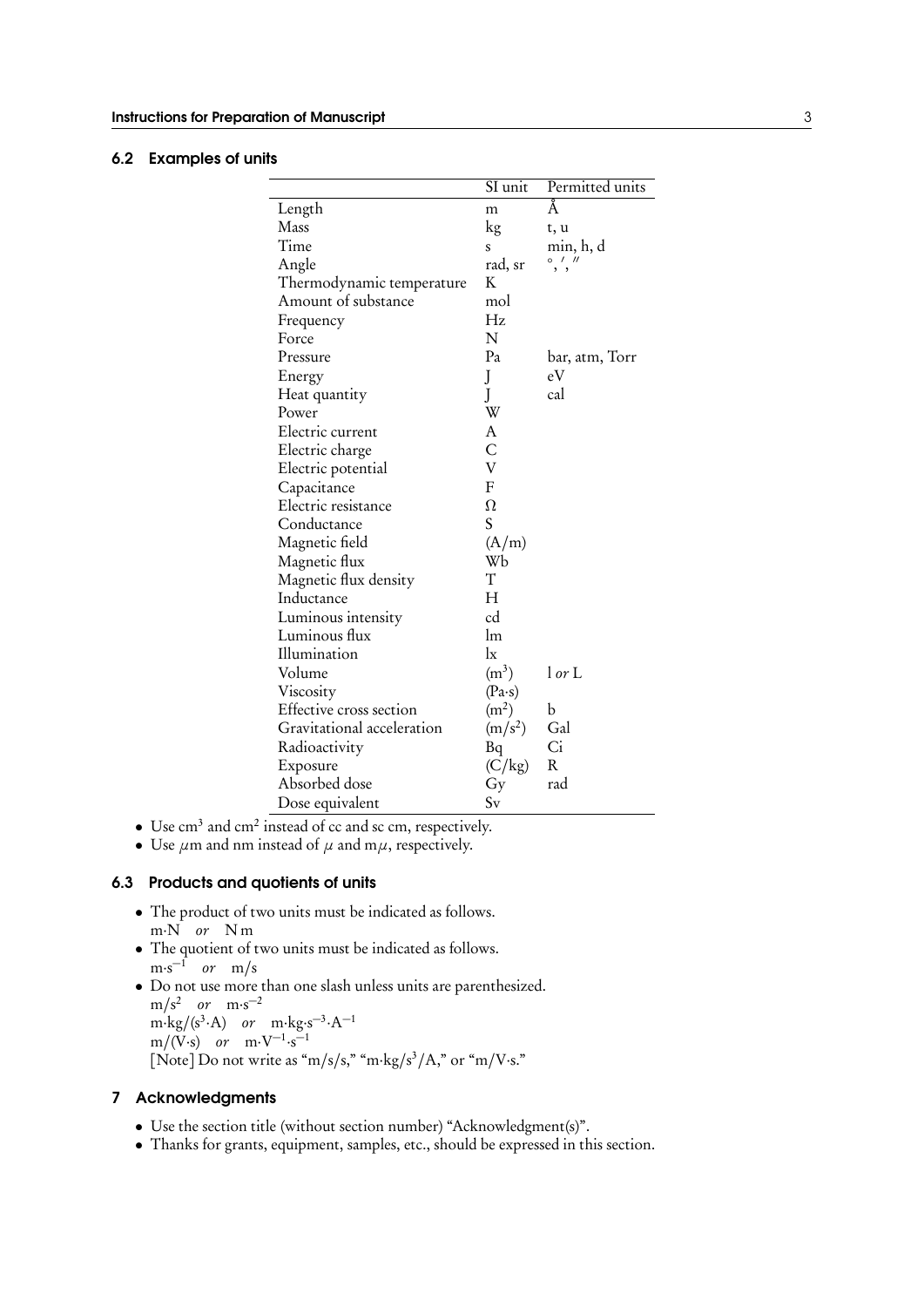#### 8 Appendices

Headings: "Appendix" if there is only one appendix. "Appendix A", "Appendix B" ... if there is more than one appendix. "Appendix: Title" is also acceptable. Appendix titles should be capitalized as section titles (see Sect. 4).

Equations: Number equations as (A*·*1), (A*·*2), (B*·*1), (B*·*2), ....

Figures: Label as Fig. A*·*1, Fig. A*·*2, Fig. B*·*1, Fig. B*·*2, ....

Tables: Label as Table A*·*I, Table A*·*II, Table B*·*I, Table B*·*II, ....

[Note] There are no appendices in Rapid Communications, Brief Notes, and APEX papers.

#### 9 Literature, Comments, and Notes

## 9.1 Citations

 $\sqrt{2}$ 

- List all the literature, comments, notes, etc., cited in the main text, using consecutive numbers.
- *•* Footnotes are not allowed in the main text.
- Place numbers with a closing parenthesis as a superscript to cite literature in the main text, e.g.,  $^{1)},$   $^{2,3)}$ , <sup>4-7,11</sup>), after any punctuation mark.
- *•* Give only the family name(s) to cite the author(s) of literature in the main text. If there are two authors, give both authors' family names. If there are more than two authors, write only the first author's family name followed by "et al."

The phenomenon of spiking in solid state lasers is very well known. $^{1-3)}$  It was first reported in the very early paper of Collins et al.<sup>2,4)</sup> The detailed experimental setup is described in Ref. 5.

 $\Box$ 

#### 9.2 Format of literature

- *•* Each reference number should correspond to only one reference. Different papers by the same authors should be listed separately in the reference list under different numbers (excluding errata).
- *•* The term "ibid." should not be used even if the same journal or book is cited with different page numbers.
- The term "et al." should not be used in the references. List all the authors (with the exception of software references with a very large number of authors, for which et al. may be used).

## A. Journals

- $\sqrt{2\pi}$ 1) T. Hashimoto, K. Fujito, K. Samonji, J. S. Speck, and S. Nakamura, Jpn. J. Appl. Phys. 44, 869 (2005).
	- 2) R. H. Bruce, Solid State Technol. 48 [1], 5 (2005).
	- 3) G. Asano, T. Oikawa, H. Funakubo, and K. Saito, Jpn. J. Appl. Phys. 42, L1083 (2003) [Erratum 42, L1346 (2003)].

✒ ✑

- *•* Sequence of items: author(s) *→* comma (,) *→* journal name *→* volume number (in boldface) *→* comma (,) *→* initial page *→* year (parenthesized).
- *•* Abbreviations of journal names are based on ISO (refer to Sect. 17).
- *•* No "p." is required with the initial page number.
- Provide the issue number (bracketed after the volume number) for journals that begin with page 1 in each issue.
- *•* Erratum should be listed under the same reference number.

#### B. Non-English journals

4) H. Sakurai, K. Takada, and E. Takayama-Muromachi, Oyo Buturi 74, 22 (2005) [in Japanese].

 $\sqrt{2\pi}$ 

 $\Box$ 

5) Ju. V. Tsekhmistrenko: Sov. Phys. JETP 9, 1097 (1959).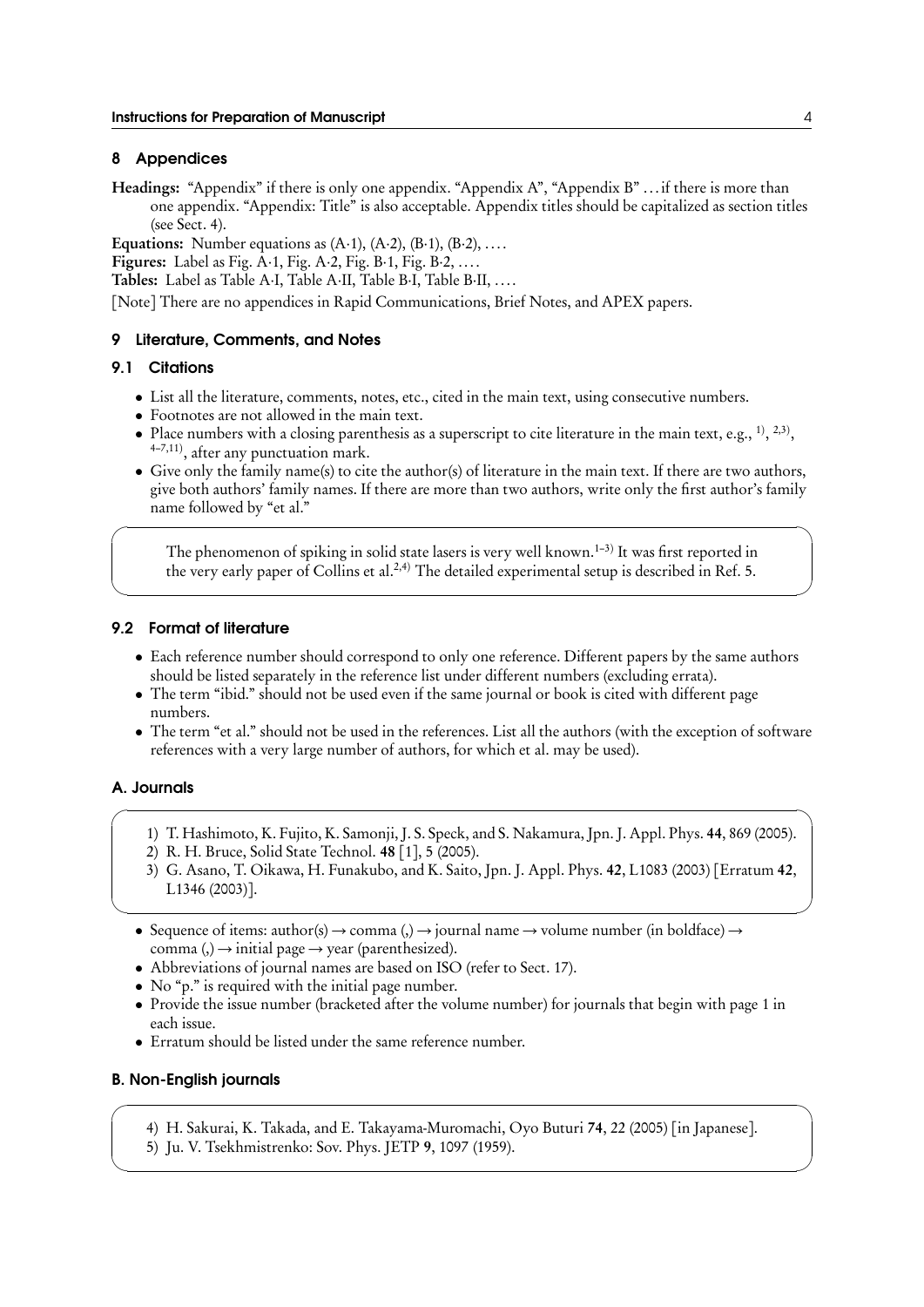- *•* Write the original title of the journal in Roman letters.
- *•* Write the name of the language at the end of the item, for example, [in Japanese] and [in Russian].
- Write the title and the English-translated journal if only the English-translated literature has been consulted.

## C. Books

- 6) S. M. Sze, *Physics of Semiconductor Devices* (Wiley, New York, 1981) 2nd ed., p. 55.
- 7) D. Edwards, in *Handbook of Optical Constants of Solids*, ed. E. Palik (Academic Press, New York, 1985) p. 547.

 $\sqrt{2\pi}$ 

8) N. M. Amer and W. B. Jackson, in *Semiconductors and Semimetals*, ed. A. C. Beer (Academic Press, Orlando, 1984) Vol. 21, Part B, Chap. 3.

✒ ✑

- Sequence of items:  $\text{author}(s) \rightarrow \text{comm} (s) \rightarrow \text{title} \rightarrow \text{editor}(s)$  if any  $\rightarrow$
- name of publisher, city of publication, year of publication (parenthesized) *→* chapter or initial page.
- *•* Abbreviations in the title are not acceptable.
- *•* Publisher names can be shortened, for example, "Springer" and "Wiley."
- Only one city of publication should be given. If the book is published in the U.S.A., the state code, such as NJ, can be given after the city name.

 $\sqrt{2\pi}$ 

- *•* Providing the initial page is sufficient (if plural pages must be specified, write "pp." instead of "p."
- Write "in" before the title of the book when both the authors and the editors are provided.
- *•* The title of the series should be provided if the book is part of a series.

#### D. Non-English books

9) T. Takenouchi, *Handotai* (Semiconductors) (Shokabo, Tokyo, 1964) p. 83 [in Japanese].

- ✒ ✑ *•* Write the original title of the book in Roman letters followed by the English-translated title in parentheses.
	- Write the name of the language at the end of the item, for example, [in Japanese].
	- *•* Write the English-translated title only if the English-translated book has been consulted.

### E. Preprints

10) Y. Nakai, S. Kitagawa, K. Ishida, Y. Kamihara, M. Hirano, and H. Hosono, arXiv:0810.3569.

 $\sqrt{2\pi}$ 

✒ ✑

• The year of publication is not necessary here.

## F. Proceedings and abstracts

11) A. Narazaki, J. Maruyama, T. Kayumi, H. Hamachi, J. Moritani, and S. Hine, Proc. Int. Symp. Power Semiconductor Devices and ICs, 2000, p. 377.

 $\sqrt{2\pi}$ 

- 12) M. Koyama, A. Kaneko, T. Ino, M. Koike, and Y. Kamata, IEDM Tech. Dig., 2002, p. 849.
- 13) K. Kita, Y. Yamamoto, K. Kyuno, and A. Toriumi, Ext. Abstr. (52nd Spring Meet., 2005); Japan Society of Applied Physics and Related Societies, 30p-ZB-7 [in Japanese].
- 14) M. S. Joo, B. J. Cho, D. Z. Chi, N. Balasubramanian, and D.-L. Kwong, Ext. Abstr. Solid State Devices and Materials, 2004, p. 202.

✒ ✑

15) T. Wada, T. Negami, and M. Nishitani, Jpn. J. Appl. Phys. 32 [Suppl. 32-3], 41 (1993).

- Use abbreviations for "Proceedings," "Symposium," "International," etc.
- Some proceedings, such as Proc. SPIE, are written as journal references.

*<sup>•</sup>* Do not italicize conference names.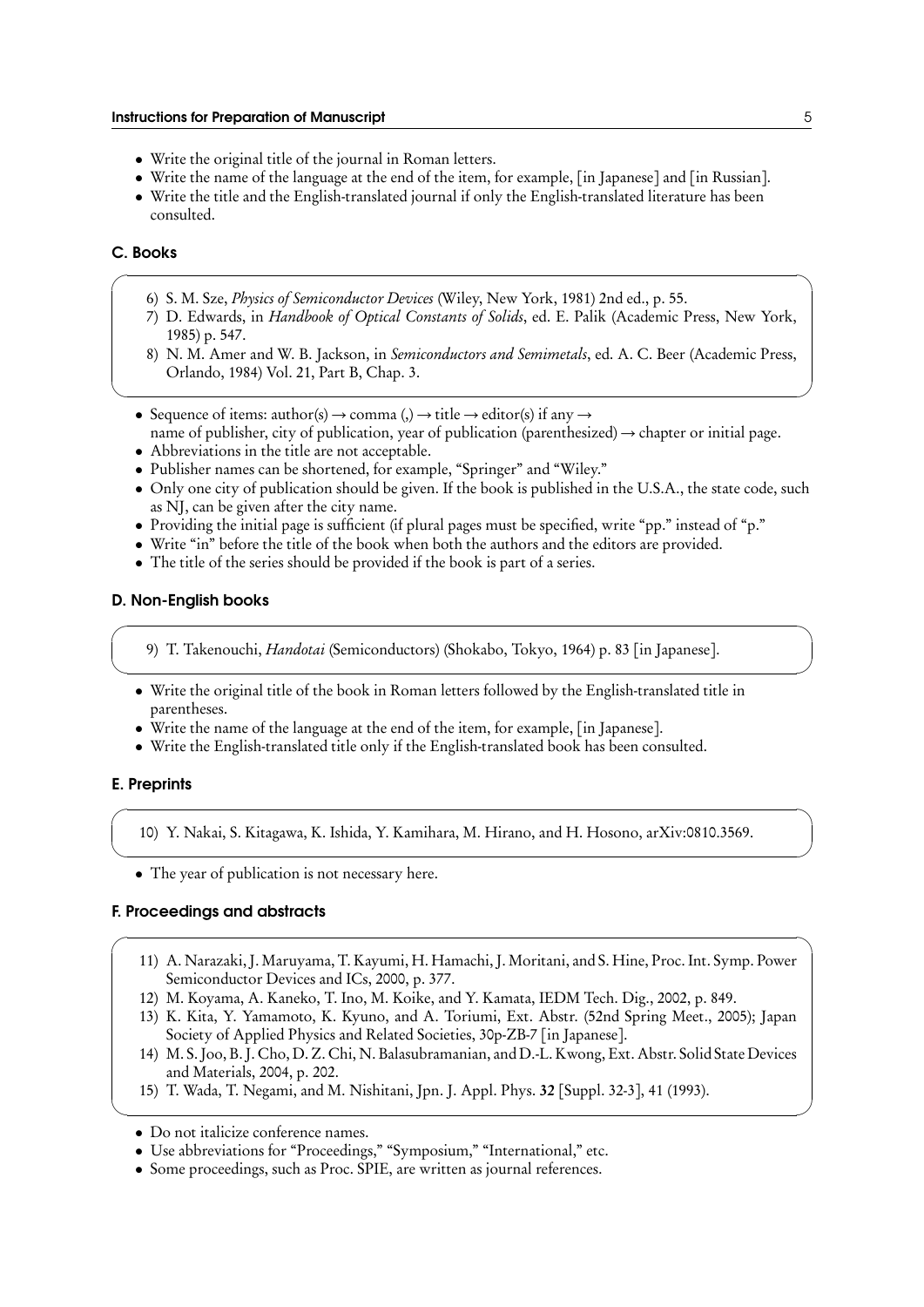### G. Presentations

16) K. K. Bhuwalka, M. Born, S. Sedlmaier, J. Schulze, and I. Eisele, presented at ULIS6, 6th Int. Conf. Ultimate Integration of Silicon, 2005.

 $\sqrt{2\pi}$ 

 $\Box$ 

 $\sqrt{2\pi}$ 

✒ ✑

 $\sqrt{2\pi}$ 

✒ ✑

 $\sqrt{2\pi}$ 

✒ ✑

 $\sqrt{2\pi}$ 

✒ ✑

 $\sqrt{2\pi}$ 

✒ ✑

 $\sqrt{2\pi}$ 

✒ ✑

*•* Write "presented at" before the name of the conference.

### H. Technical reports

- 17) B. W. Braams, Natl. Bur. Stand. Tech. Note 724 (1972).
- 18) K. Hoh and Y. Yasuda, IEICE Tech. Rep. ED93-89 (1993) [in Japanese].

### I. Patents

- 19) Y. Takahashi and M. Nawa, Japan Patent 652696 (1971).
- 20) A. C. Smith, U.S. Patent 3390940 (1988).

### J. Unpublished works

- 21) N. Kunitomi and M. Kaneko, private communication.
- 22) M. Saito, in preparation for publication.

## K. Papers in review

23) A. Tonegawa and S. Hasegawa, submitted to Jpn. J. Appl. Phys.

## L. Accepted papers

- 24) S. Nakamura and J. S. Speck, to be published in Jpn. J. Appl. Phys.
- 25) Z. Shiu, Z. Hao, and J. Ni, Thin Solid Films (in press) [DOI: 10.1016/j.tsf.2008.09.1xx].

#### M. Theses

26) K. Aoki, Dr. Thesis, Faculty of Science, University of Tokyo, Tokyo (1988).

#### 10 Expressions for Items Cited in Text

|                                   | Section                   | Equation                        | Reference               | Table                        | Figure                                         |
|-----------------------------------|---------------------------|---------------------------------|-------------------------|------------------------------|------------------------------------------------|
| At the beginning of a<br>sentence | Section 1                 | Equation (1)                    | Reference 1             | Table I                      | Figure 1                                       |
| Within a sentence                 | Sect. 1<br>Sects. 2 and 3 | Eq. (1)<br>Eqs. $(2)$ and $(3)$ | Ref. 1<br>Refs. 2 and 3 | Table I<br>Tables II and III | Fig. 1, Figs. $2(a)$ and $2(b)$<br>Figs. $3-6$ |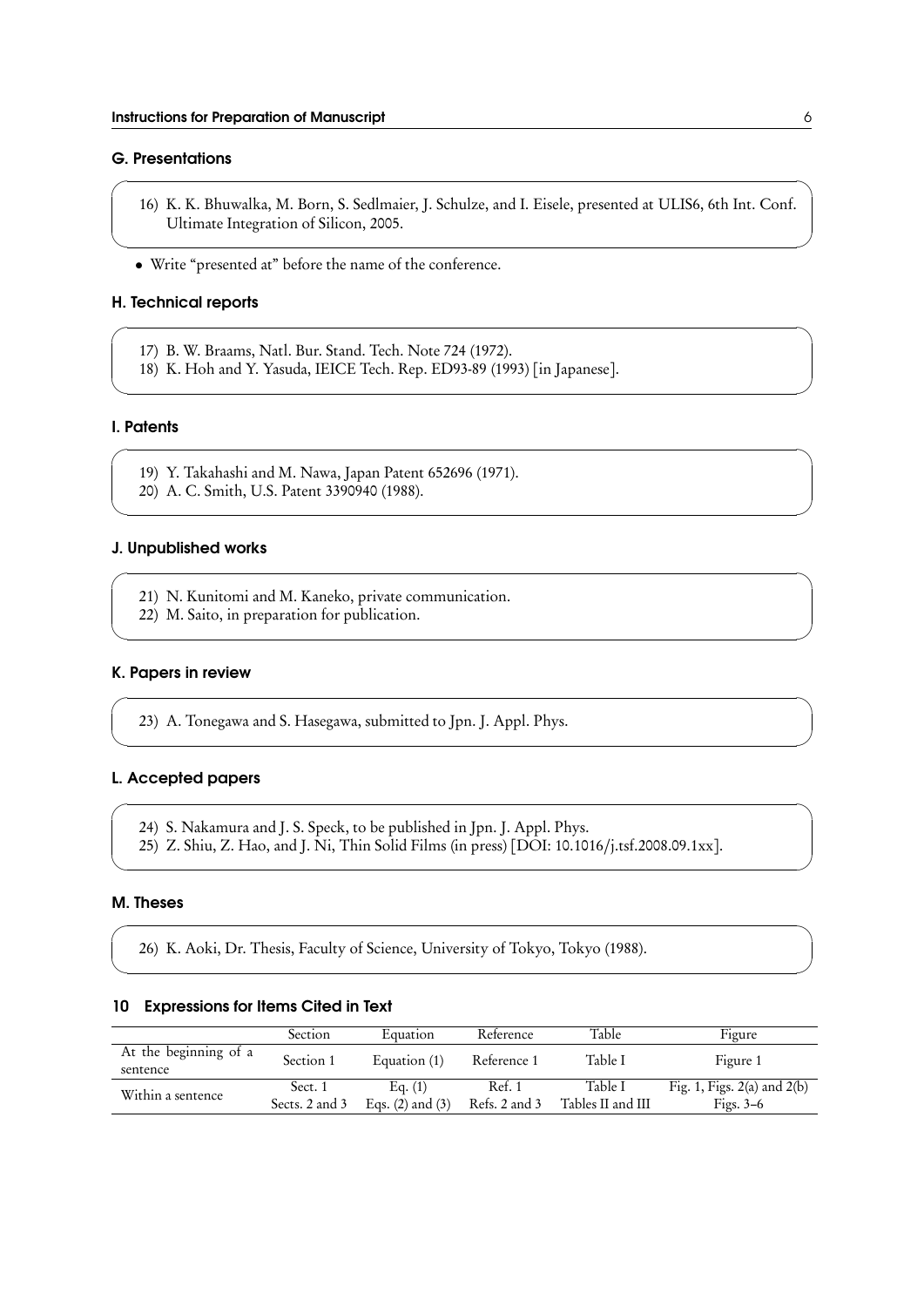#### 11 Product Names and Numbers

Product names and numbers such as experimental instruments, materials, etc., should appear after the manufacturer's name. There should be no punctuation between the manufacturer's name and the product name. Manufacturers' names should be concise without "Co., Ltd.", "Corp.", etc., or locations except in the acknowledgment section.

 $\sqrt{2\pi}$ 

 $\Box$ 

 $\sqrt{2\pi}$ 

✒ ✑

"...were observed by scanning electron microscopy (SEM; Hitachi S-4800)"

"We used a Shimadzu FTIR-8400S spectrometer to ... "

"...were obtained using a diffractometer (Bruker D8 Discover)"

#### 12 Software and Codes

No definition is required for software and codes.

"..., we used the ab initio total-energy and molecular dynamics program VASP"

"..., we present experimental results and SPICE simulations of ... "

### 13 Abbreviations and Acronyms

The following abbreviations and acronyms can be used without definition in the abstract and main text.

ac, AC alternating current AM amplitude modulation af, AF audio frequency BCS Bardeen–Cooper–Schrieffer bcc body-centered-cubic bp boiling point  $k, k_B$  Boltzmann's constant CCD charge-coupled device CVD chemical vapor deposition cp, CP chemically pure CMOS complementary metal oxide semiconductor c.c. complex conjugate cw continuous wave DUV deep ultraviolet DNA deoxyribose nucleic acid dc, DC direct current emf electromotive force ECR electron cyclotron resonance EPR electron paramagnetic resonance ESR electron spin resonance e.s.d. estimated standard deviation EUV extreme ultraviolet fcc face-centered-cubic FET field-effect transistor FM frequency modulation FWHM full width at half maximum H.c. Hermitian conjugate hcp hexagonal-close-packed hf, HF high frequency HOMO highest occupied molecular orbital HWHM half width at half maximum Im imaginary part

IR infrared i.d. inside diameter IC integrated circuit if, IF intermediate frequency LSI large scale integration LED light-emitting diode LCAO linear combination of atomic orbitals LA longitudinal acoustic LO longitudinal optic LUMO lowest unoccupied molecular orbital mmf magnetomotive force mp melting point MOS metal oxide semiconductor MEMS micro-electro-mechanical system MBE molecular beam epitaxy MO molecular orbital NIR near infrared NAND not AND NOR not OR NMR nuclear magnetic resonance o.d. outside diameter QCD quantum chromodynamics QED quantum electrodynamics Q.E.D. *quod erat demonstrandum* rf, RF radio frequency RPA random-phase approximation Re real part RNA ribonucleic acid RT room temperature rms root-mean-square TA transverse acoustic TE transverse electric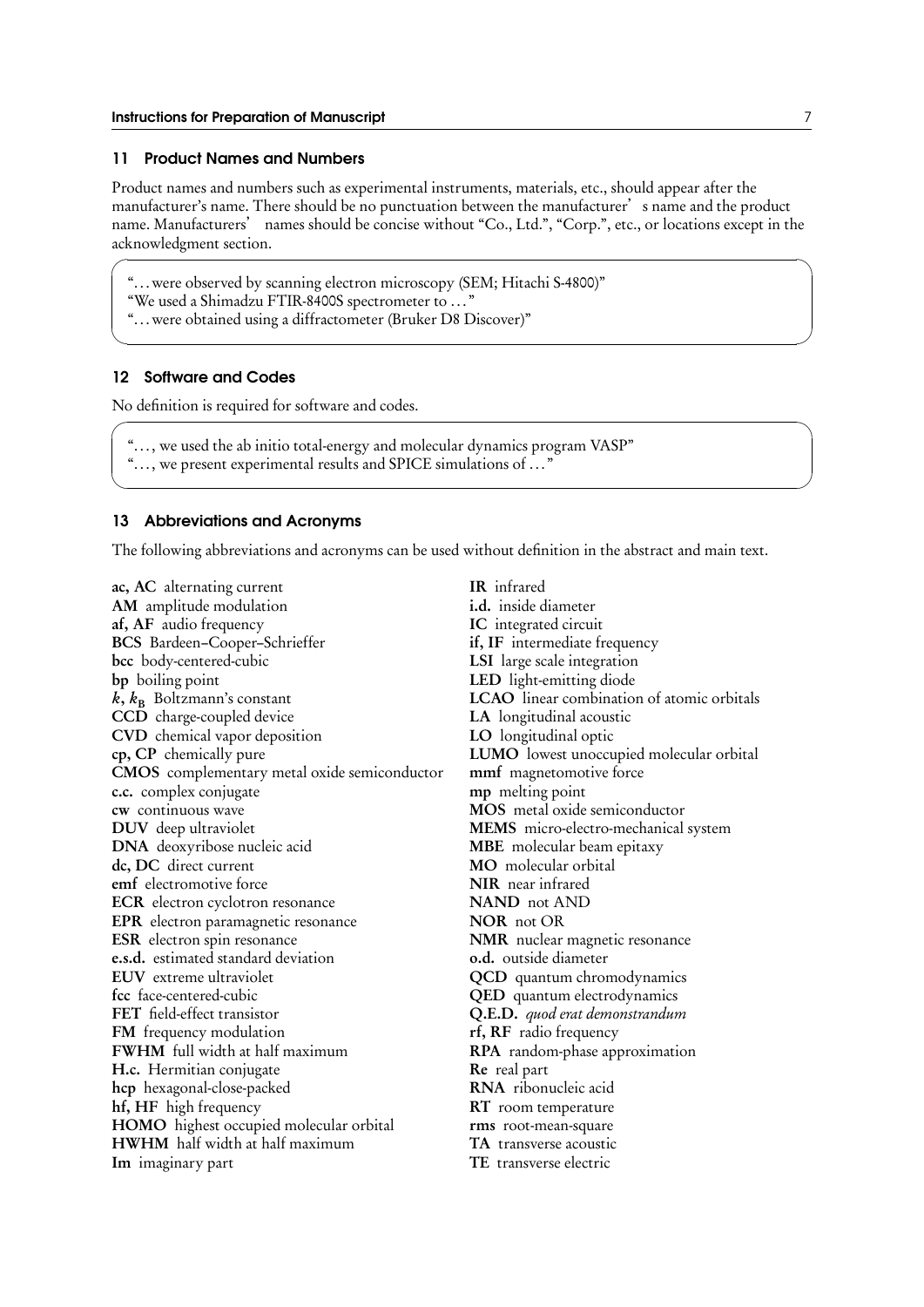TEM transverse electromagnetic TM transverse magnetic TO transverse optic UHF ultrahigh frequency UV ultraviolet

VB valence band VHF very high frequency VLSI very large scale integration ULSI ultralarge scale integration WKB Wentzel–Kramers–Brillouin

Abbreviations and acronyms other than those listed above should be defined fully the first time they appear in both the abstract and main text.

#### 14 Tables

Paper:

- *•* Use the same size of paper as for the main text.
- *•* Print each table separately.
- *•* Provide after the list of figure captions.

Numbering: Number tables with Roman numerals, such as Table I, Table II, .... Captions:

- *•* Type each caption above each table (listing table captions on a separate page is not required).
- *•* Begin with a capital and end with a period, as for a sentence.
- *•* Capitalize only the first letter of the first word of column titles.

|               | Table I. Fermi energy and carrier concentration for each sample. |               |                                   |
|---------------|------------------------------------------------------------------|---------------|-----------------------------------|
| Sample number | Substrate temperature                                            |               | Fermi level Carrier concentration |
|               |                                                                  | $\eta_F$ (eV) | $n(10^{20}$ cm <sup>-3</sup> )    |
| 560-2         | 520                                                              | 0.270         | 5.67                              |
|               |                                                                  |               |                                   |

### 15 Figures

Figures must be complete so that no editing will be required.

## 15.1 General notes

## Paper:

- *•* Use the same size of paper as for the main text.
- *•* Print each figure separately.

#### Numbering:

- *•* Number each figure consecutively in Arabic numerals, such as Fig. 1, Fig. 2, ....
- *•* Label related figures by lower-case letters in parentheses, such as (a), (b), (c), ....

## Captions:

- *•* List captions on a separate sheet.
- Do not separate captions even for multiple related figures such as (a), (b), ....
- *•* The list of figure captions should be provided after the reference list.
- Color images: Figures with color will be provided only in the online version without request (NO extra charge).